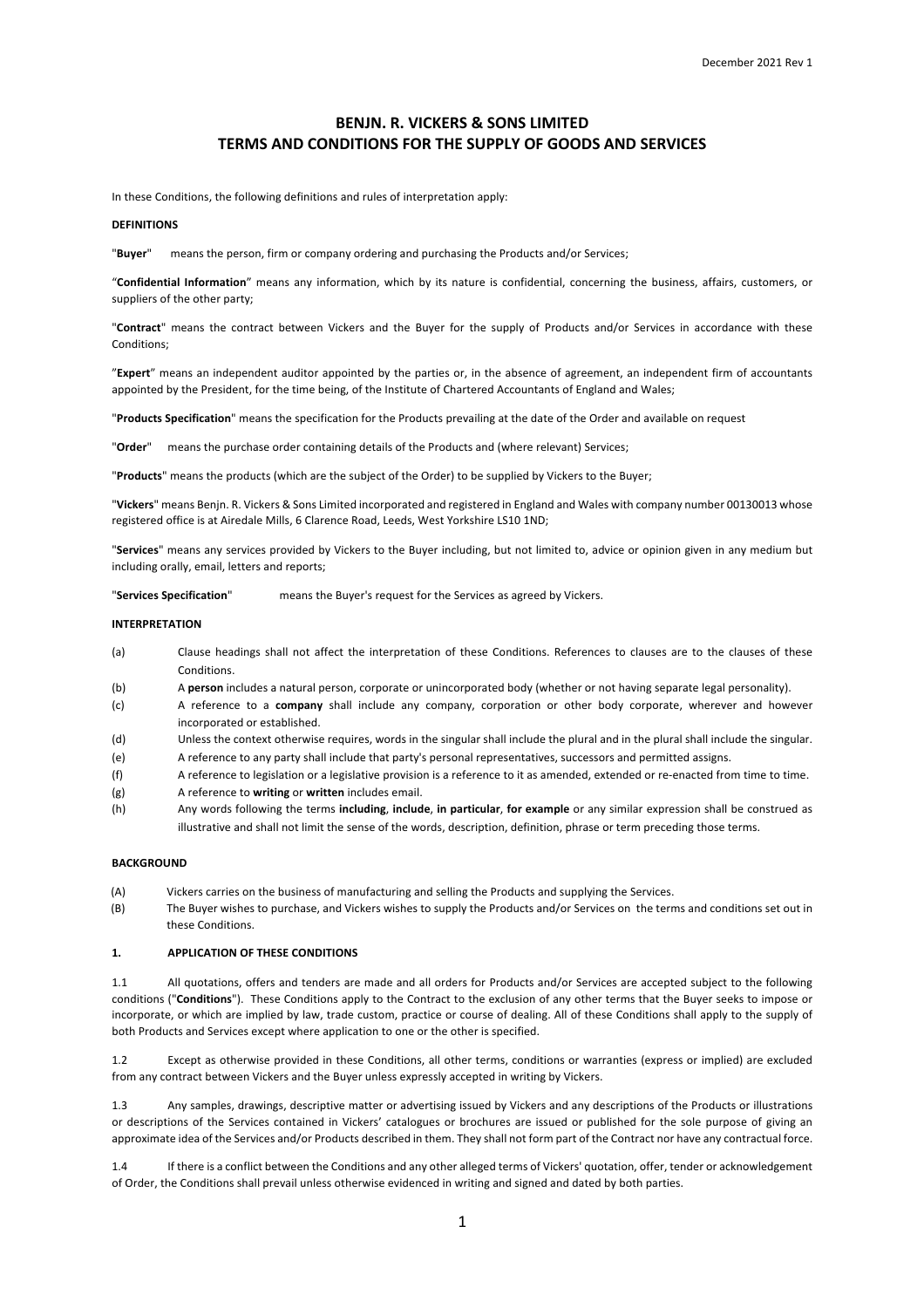1.5 Quotations given by Vickers shall not constitute an offer, shall be valid for a maximum period of 14 days from date of issue and may be withdrawn by Vickers by written or oral notice to the Buyer at any time prior to Vickers' acceptance. The Order constitutes an offer by the Buyer to purchase Products and/or Services in accordance with these Conditions. Each Order shall be deemed to be a separate offer by the Buyer to purchase Products and/or on the terms of these Conditions, which Vickers shall be free to accept or decline at its absolute discretion. Acceptance of an Order will only be effective where it is made by Vickers in writing by or at the direction of an authorised representative of Vickers and posted, emailed or delivered to the Buyer, at which point the Contract will be formed.

1.6 If any statement or representation has been made to the Buyer by Vickers or its officers, employees or agents in relation to any specification additional to Vickers' standard Products Specification, upon which the Buyer wishes to rely, it shall only be entitled to do so if the statement or representation is attached to or endorsed on the Order and then only if Vickers subsequently confirms in writing, by a document signed by a director of Vickers, that the Buyer is entitled to rely on the statement or representation or additional specification.

1.7 The giving by the Buyer of any instructions to deliver the Products, the placing of an Order by the Buyer or the acceptance by the Buyer of delivery of the Products and/or performance of the Services or any part thereof, or any conduct by the Buyer in performance of the transaction after receipt by the Buyer of this document shall constitute unqualified acceptance by the Buyer of the Conditions.

#### **2. PRICES**

2.1 The Buyer shall pay Vickers for the Products and/or Services in accordance with this clause 2.

2.2 Unless otherwise agreed in writing:

2.2.1 all prices for Products will be as set out in Vickers' current price list or as communicated to the Buyer from time to time; and

2.2.2 all prices for Services will be agreed between the parties in writing on a case by case basis.

2.3 All amounts payable by the Buyer to Vickers under these Conditions shall be exclusive of value added tax, any similar sales tax or any tax that replaces such sales taxes. Any such tax payable in relation to any such amounts shall be paid in addition to those amounts. If the Buyer is required under any applicable law to withhold or deduct any amount from the payments due to Vickers, the Buyer shall increase the sum it pays to Vickers by the amount necessary to leave Vickers with an amount equal to the sum it would have received if no such withholdings or deductions had been made.

2.4 Vickers reserves the right to increase the price of the Products and/or Services, by giving notice to the Buyer at any time before delivery, to reflect any increase in the cost of the Products and/or Services that is due to:

2.4.1 any factor beyond the control of Vickers (including foreign exchange fluctuations, increases in taxes and duties and increases in labour, materials and other manufacturing costs or overheads);

2.4.2 any request by the Buyer to change the delivery date(s) or quantities or types of Products and/or Services ordered; or

2.4.3 any delay caused by any instructions of the Buyer in respect of the Products (or their delivery) or failure of the Buyer to give Vickers adequate or accurate information or instructions in respect of the Products and/or Services.

2.5 Where Vickers delivers or arranges delivery of the Products, the Buyer shall be liable to Vickers for further carriage costs and any demurrage costs incurred by Vickers if vehicles are unduly delayed at the place of delivery. Where delivery is not included in the price, the Buyer shall pay all transportation and insurance costs incurred by Vickers in making or arranging such delivery.

2.6 Vickers reserves the right to make an additional charge to cover any increase in transport costs occurring before the date of delivery.

2.7 The Buyer shall reimburse Vickers for all reasonable out-of-pocket expenses incurred by Vickers in relation to the supply of the Services.

#### **3. PAYMENT**

3.1 Unless otherwise agreed by Vickers in writing, payment shall be due and payable on the last day of the month following the date of invoice and shall be made by bank transfer in full and in cleared funds to the bank account nominated in writing by Vickers. Time for payment shall be of the essence of the Contract.

3.2 Vickers shall be entitled to submit its invoice with its delivery advice note and/or on commencement of performance of the Services or at any time afterwards except that where delivery has been postponed at the request of, or by the default of, the Buyer, Vickers may submit its invoice at any time after the Products are ready for delivery or would have been ready in the ordinary course but for the Buyer's request or default.

3.3 Where Products are delivered by instalments Vickers may invoice each instalment separately and the Buyer shall pay such invoices in accordance with these Conditions.

3.4 All amounts due under the Contract from the Buyer to Vickers shall be paid in full without any set-off, counterclaim or deduction whatsoever. Where any dispute arises, the Buyer shall not oppose and shall consent to the immediate enforcement of any judgment entered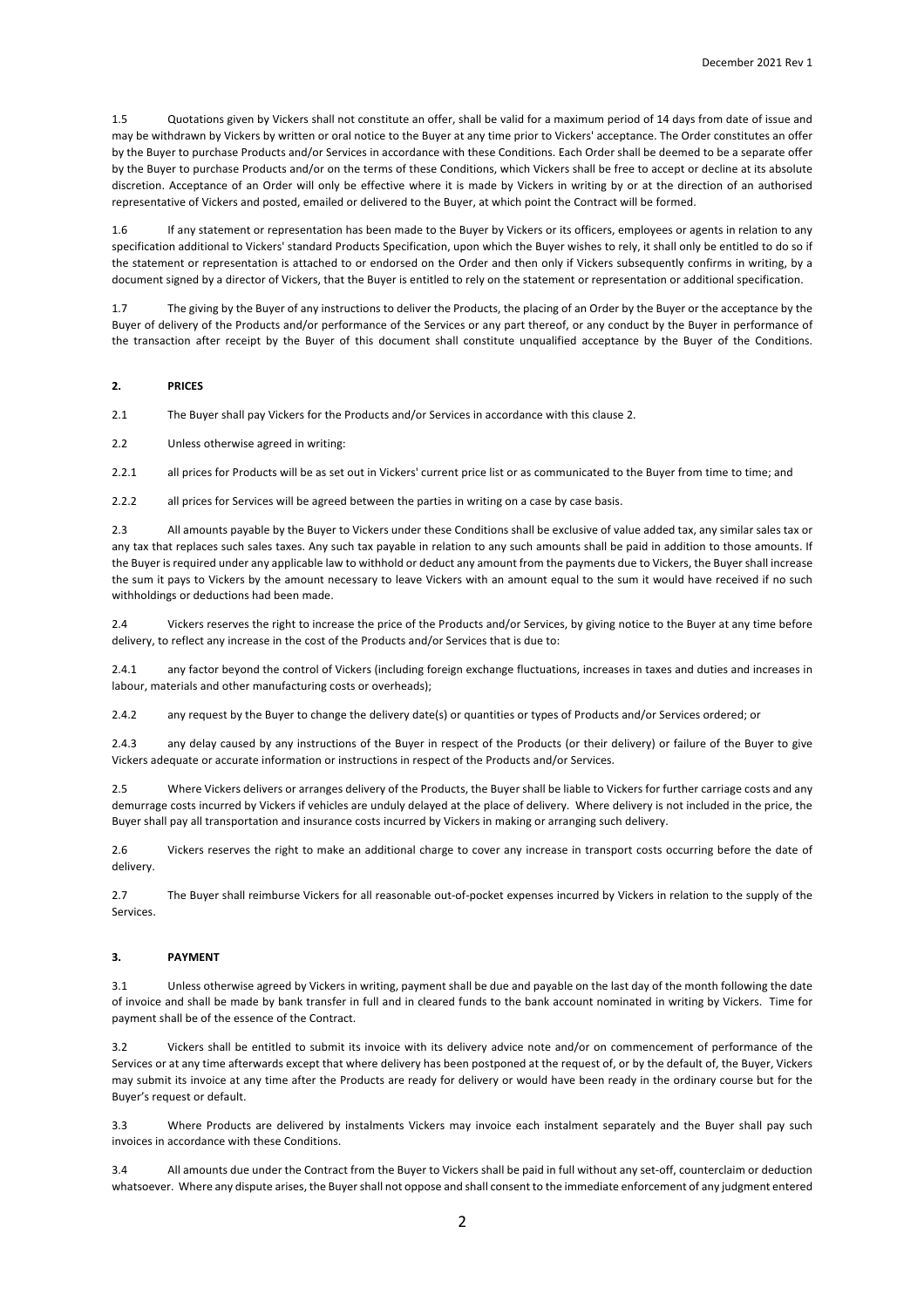against it regardless of any cross-claim, set-off or counterclaim. No disputes arising under the Contract nor delays (other than delays acknowledged by Vickers in writing), shall interfere with prompt payment in full by the Buyer.

3.5 If the Buyer disputes any invoice or other statement of monies due, the Buyer shall immediately notify Vickers in writing. The parties shall negotiate in good faith to attempt to resolve the dispute promptly. Vickers shall provide all evidence as may be reasonably necessary to verify the disputed invoice or request for payment. If the parties have not resolved the dispute within 30 days of the Buyer giving notice to Vickers, the matters in dispute shall be referred to an Expert for determination. The Expert shall act as an expert and not as an arbitrator and the Expert's determination shall in the absence of fraud or manifest error, be final and binding on the parties. The Expert's fees and related costs shall be apportioned between the parties as the Expert may direct.

3.6 If the Buyer shall default in payment whether under the Contract or any other contract with Vickers, Vickers shall be entitled, without prejudice to any other right or remedy, to do all or any of the following:-

3.6.1 to suspend the supply of the Services and/or any or all further deliveries of Products under the Contract and under any other contract or contracts between Vickers and the Buyer, without notice;

3.6.2 to charge interest on any amount outstanding at the rate of 4% per annum above the base rate of the Bank of England. Such interest shall accrue on a daily basis from the due date until actual payment of the overdue amount, whether before or after judgment. The Buyer shall pay the interest together with the overdue amount;

3.6.3 to serve notice on the Buyer requiring immediate payment for all Products and/or Services supplied or to be supplied by Vickers under the Contract and all other contracts with the Buyer whether or not payment is otherwise due;

3.6.4 by its servants or agents enter the Buyer's premises and recover and dispose of the Products, and the Buyer shall not be entitled to make any claim against Vickers in respect of such entry or disposal;

3.6.5 to sue for the price of the Products and/or Services and any other sums then due or rendered due under the terms of any contract, even though title may not have passed to the Buyer or the Products have been recovered, provided that Vickers shall give credit for the cost of any Products not supplied or recovered (in saleable condition) from the Buyer as certified by Vickers, such certificate to be conclusive proof of the cost of such Products.

3.7 Vickers may, at any time, set off any liability of the Buyer to Vickers against any liability of Vickers to the Buyer, whether either liability is present or future, liquidated or unliquidated, and whether or not either liability arises under the Contract.

# **4. PRODUCTS, DELIVERY AND RECALL**

4.1 Vickers warrants that on delivery the Products shall conform in all material respects with the Products Specification.

4.2 Unless, collection of the Products has been agreed between the parties in writing (in which case clause 4.3 shall apply), Vickers shall deliver (or procure the delivery of) the Products to the location set out in the Order or such other location as the parties may agree ("**Delivery Location**") at any time after Vickers notifies the Buyer that the Products are ready.

4.3 The Buyer may agree with Vickers to collect the Products from the Vickers' premises or such other location as may be agreed with the Buyer before delivery ("**Delivery Location**") within five days of Vickers notifying the Buyer that the Products are ready.

4.4 Delivery of the Products shall be deemed to be completed on receipt of a signed Products Received Note (GRN).

4.5 Time for delivery of Products and/or supply of the Services is given as accurately as possible but is not guaranteed. The Buyer shall have no right to damages or to cancel the contract for failure to meet any delivery time stated nor shall the Buyer be entitled to make, or to purport to make, time for delivery of the essence of the contract.

4.6 The date for delivery shall in every case be dependent upon prompt receipt of all necessary information, final instructions or approvals from the Buyer in connection with any act required to enable Vickers to dispatch the Products and/or supply the Services.

4.7 Vickers may effect delivery in one or more instalments. If any Order is to be delivered by several instalments to the Buyer, each such instalment shall be treated as a separate and identifiable contract and the rights of either party thereunder shall be construed accordingly, save only that Vickers may suspend delivery thereof whilst payment is overdue in respect of any previous instalment. The Buyer may not cancel an instalment because of any delay in delivery or defect in another instalment.

4.8 If Vickers shall fail to make delivery or shall make defective delivery of any instalment, such failure shall not affect the obligations of the parties under the Contract and Vickers' liability shall be limited to the costs and expenses incurred by the Buyer in obtaining replacement goods of similar description and quality in the cheapest market available, less the price of the Products. Vickers shall have no liability for any failure to deliver the Products to the extent that such failure is caused by a force majeure event or the Buyer's failure to provide Vickers with adequate delivery instructions or any other instructions that are relevant to the supply of the Products.

4.9 Vickers will endeavour to comply with reasonable requests by the Buyer for postponement of delivery of the Products and/or supply of Services but shall be under no obligation to do so. Where delivery is postponed by the Buyer or the Buyer fails to take or accept delivery of the Products otherwise than due to default by Vickers then, without prejudice to all other rights and remedies available to Vickers,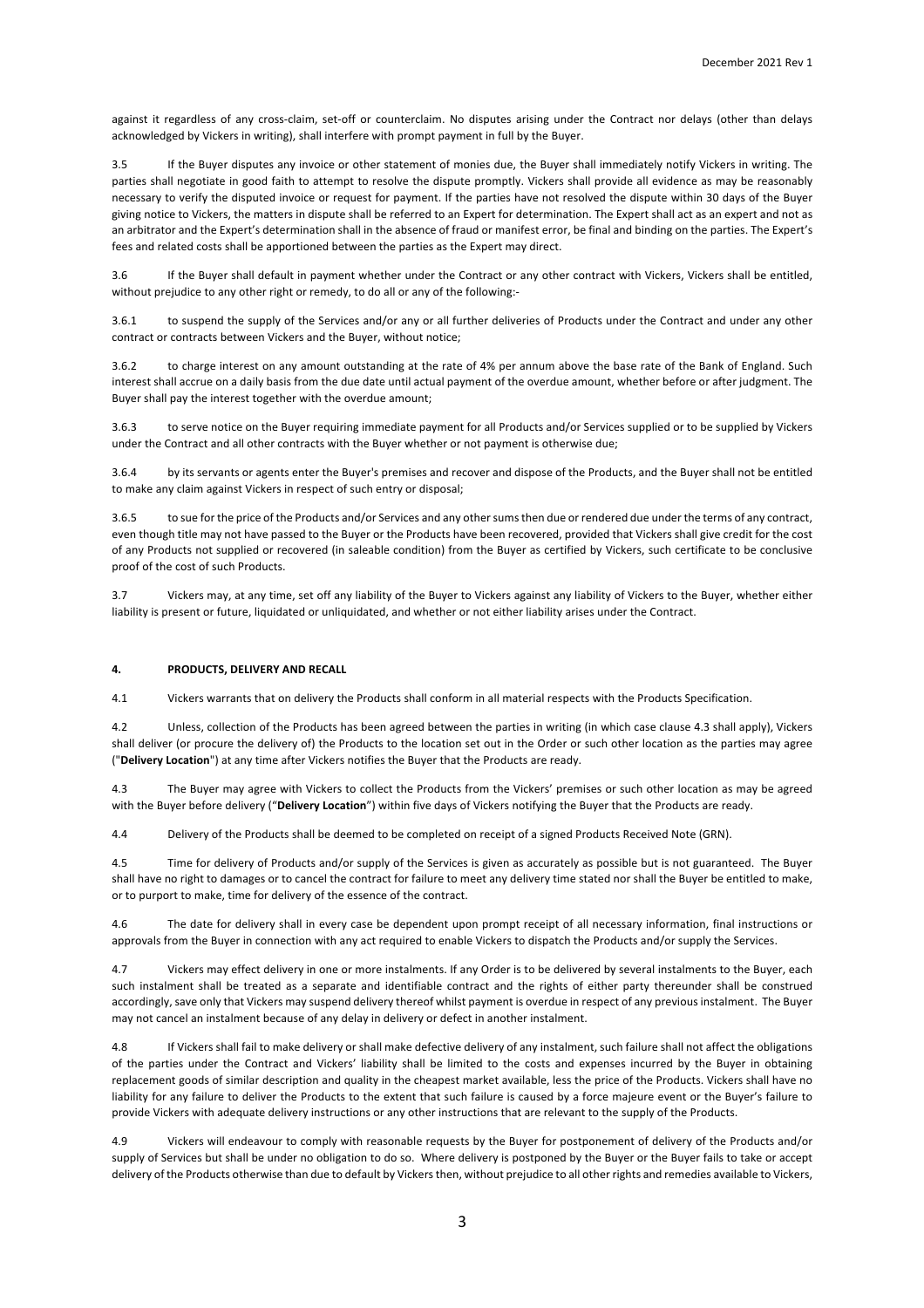delivery of the Products shall be deemed to have been completed at 9.00 am on the third day following the day on which Vickers notified the Buyer that the Products were ready; and the Vickers shall store the Products until delivery takes place and charge the Buyer for all costs and expenses, including a reasonable charge for storage and transportation so occasioned.

4.10 If 14 days after the day on which Vickers notified the Buyer that the Products were ready for delivery the Buyer has not taken or accepted actual delivery of them, Vickers may resell or otherwise dispose of part or all of the Products and, after deducting reasonable storage and selling costs, charge the Buyer for any shortfall below the price of the Products.

The Buyer shall be responsible for obtaining any import licences or permits necessary for the entry of the Products, or their delivery to the Buyer, and the Buyer shall be responsible for any and all customs duties, clearance charges, taxes, brokers' fees and other amounts payable in connection with the import and delivery of the Products.

4.12 If the Buyer is the subject of a request, court order or other directive of a governmental or regulatory authority to withdraw any Products from the market ("**Recall Notice**") it shall immediately notify Vickers in writing enclosing a copy of the Recall Notice.

4.13 Unless required by law, the Buyer may not undertake any recall or withdrawal without the written permission of Vickers and only then in strict compliance with Vickers' instructions about the process of implementing the withdrawal.

4.14 Vickers may issue a notice to recall or withdraw the Products from the market ("**Voluntary Recall Notice**") if:

4.14.1 the supply or use of the Products infringes, or may infringe, a third party's intellectual property rights;

4.14.2 the Products are, or may be, unsafe;

4.14.3 the Products are, may be, or may become illegal or non-compliant with any law, regulation or government agency or industry standard;

4.14.4 a defect in the Product may cause harm to Vickers' reputation or brand; or

4.14.5 any other reasonable ground.

4.15 The Buyer must comply with any Recall Notice or Voluntary Recall Notice and give such assistance as Vickers reasonably requires to recall or withdraw the Product from the market.

# **5. PACKAGING**

5.1 Packaging supplied by Vickers, unless otherwise expressly agreed in writing, is intended to provide adequate protection in normal conditions of transit of expected duration.

5.2 The Buyer shall be responsible for ensuring the Products are kept in adequate storage conditions once delivered, including but not limited to protecting the Products against the effects of humidity and temperature.

5.3 Vickers shall be entitled to deliver the total weight, area or volume of any Products which are the subject of a Contract in containers of such varying weights and sizes as it may decide.

5.4 Where packages, pallets, drums, beams or other containers ("**Packaging**") are stated to be returnable, they shall be returned in good order and condition at the Buyer's expense to the destination named on Vickers' invoice and the Buyer shall notify Vickers of the date of dispatch thereof. If any such Packaging was charged for on delivery, credit will be given when it is received at the named destination in good order and condition. If the Buyer fails within a reasonable period to return any such Packaging in good order and condition, the Buyer shall, if not so charged on delivery, be charged at Vickers' standard rate.

# **6. SERVICES**

6.1 Vickers will use reasonable endeavours to perform the Services in accordance in all material respects with the Services Specification. Vickers reserves the right to amend the Service Specification if necessary to comply with any applicable law or regulatory requirement, or if the amendment will not materially affect the nature or quality of the Services, and Vickers shall notify the Buyer in any such event.

6.2 Vickers will use reasonable endeavours to perform the Services with reasonable care and skill. Vickers shall use all reasonable endeavours to meet any performance dates for the Services agreed in writing with the Buyer, but any such dates shall be estimates only and time shall not be of the essence for the performance of the Services.

6.3 Vickers may employ agents and sub-contractors to perform all or components of the Services.

6.4 The Buyer will make available to Vickers promptly and without charge any information and documentation necessary for Vickers to perform the Services and the Buyer recognises that Vickers are reliant on the Buyer for all information concerning the Buyer's operations (including technical, legal and regulatory issues) required for the performance of the Services. The Buyer warrants that all such information and documentation provided pursuant to Clause 6.4 will be accurate and fit for purpose.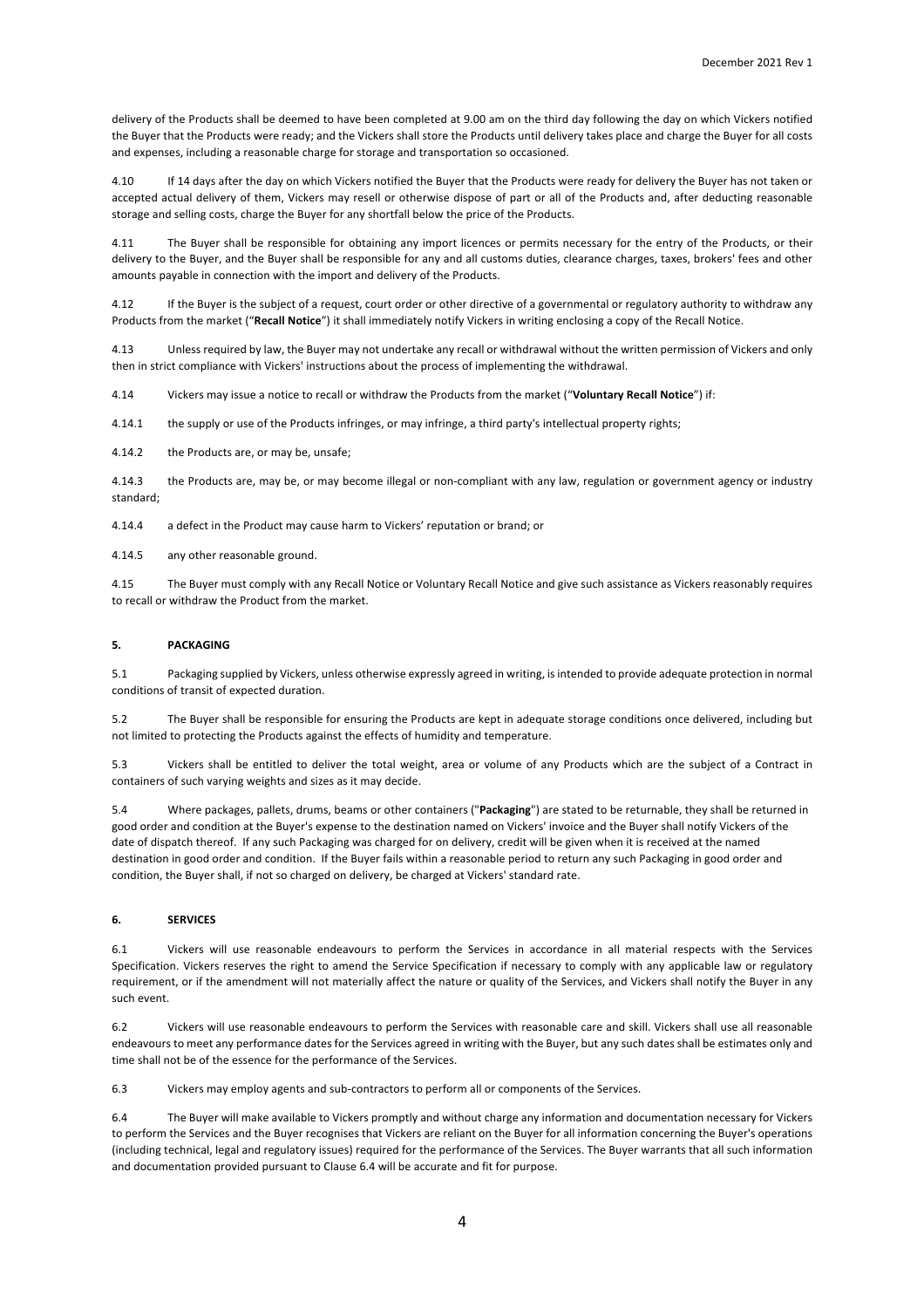6.5 If the Buyer fails to fulfil its obligations in Clause 6.4, Vickers may charge the Buyer for any additional costs incurred by Vickers on a time and materials basis and may require an extension of time for the performance of the Services.

6.6 Where the Services are based on the information provided by the Buyer to Vickers, Vickers makes no representations as to the effects which may follow implementation of the Services.

### **7. RISK AND TITLE**

7.1 Risk in the Products shall pass to the Buyer (so that the Buyer is then responsible for all loss or deterioration of the Products or for any damage occurring):-

7.1.1 if Vickers is responsible for delivering or arranging for delivery of the Products, at the time when the Products arrive at the place for delivery; or

7.1.2 in all other circumstances, at the time when the Products leave the premises of Vickers.

7.2 Title to the Products shall not pass to the Buyer until the earlier of:

7.2.1 Vickers receives payment in full (in cash or cleared funds) for the Products and any other goods that Vickers has supplied to the Buyer in respect of which payment has become due, in which case title to the Products shall pass at the time of payment of all such sums; or

7.2.2 the Buyer resells the Products (with consent of Vickers in accordance with clause 7.5), in which case title to the Products shall pass to the Buyer at the time specified in clause 7.6.

7.3 Until title to the Products has passed to the Buyer, the Buyer shall:

7.3.1 hold the Products on a fiduciary basis as Vickers's bailee;

7.3.2 store the Products separately from all other products held by the Buyer so that they remain readily identifiable as Vickers' property and shall not be mixed with other products or altered in any way;

7.3.3 not remove, deface or obscure any identifying mark or packaging on or relating to the Products;

7.3.4 maintain the Products in satisfactory, saleable condition and keep them insured against all risks for at least their full price on Vickers' behalf from the date of delivery;

7.3.5 notify Vickers immediately if it becomes subject to any of the events listed in Clause 16.1; and

7.3.6 give Vickers such information relating to the Products as Vickers may require from time to time.

7.4 If before title to the Products passes to the Buyer the Buyer becomes subject to any of the events listed in Clauses 16.1.3 to 16.1.4, or Vickers reasonably believes that any such event is about to happen and notifies the Buyer accordingly, then, provided the Products have not been resold, or irrevocably incorporated into another product, and without limiting any other right or remedy Vickers may have, Vickers may at any time require the Buyer to deliver up the Products and, if the Buyer fails to do so promptly, may enter any premises of the Buyer or of any third party where the Products are stored in order to recover them.

7.5 The Buyer shall not re-sell the Products unless it has been given express consent to do so by Vickers (such consent to be subject to specified conditions) and in the event that the Buyer does re-sell the Products without consent and/or re-sells the Products and gives any advice or representation (whether written or oral) in respect of the Products which is not in accordance with the advice or representations given by Vickers in respect of the relevant Products then Vickers shall not be liable for any losses, claims or costs incurred by the Buyer in respect of such Products.

7.6 If, before Vickers receives payment for the Products, the Buyer resells the Products (with consent of Vickers in accordance with clause 7.5):

7.6.1 it does so as principal and not as Vickers' agent; and

7.6.2 title to the Products shall pass from Vickers to the Buyer immediately before the time at which resale by the Buyer occurs.

# **8. VARIATIONS**

8.1 No variations to the Products and/or Services required by the Buyer shall be binding on Vickers unless agreed by Vickers and the Buyer in writing, including, as part of such agreement, any change to the contract price arising in consequence of the variation to the Products and/or Services.

8.2 Following agreement of any such variation by the parties, any dates quoted for delivery shall be extended accordingly.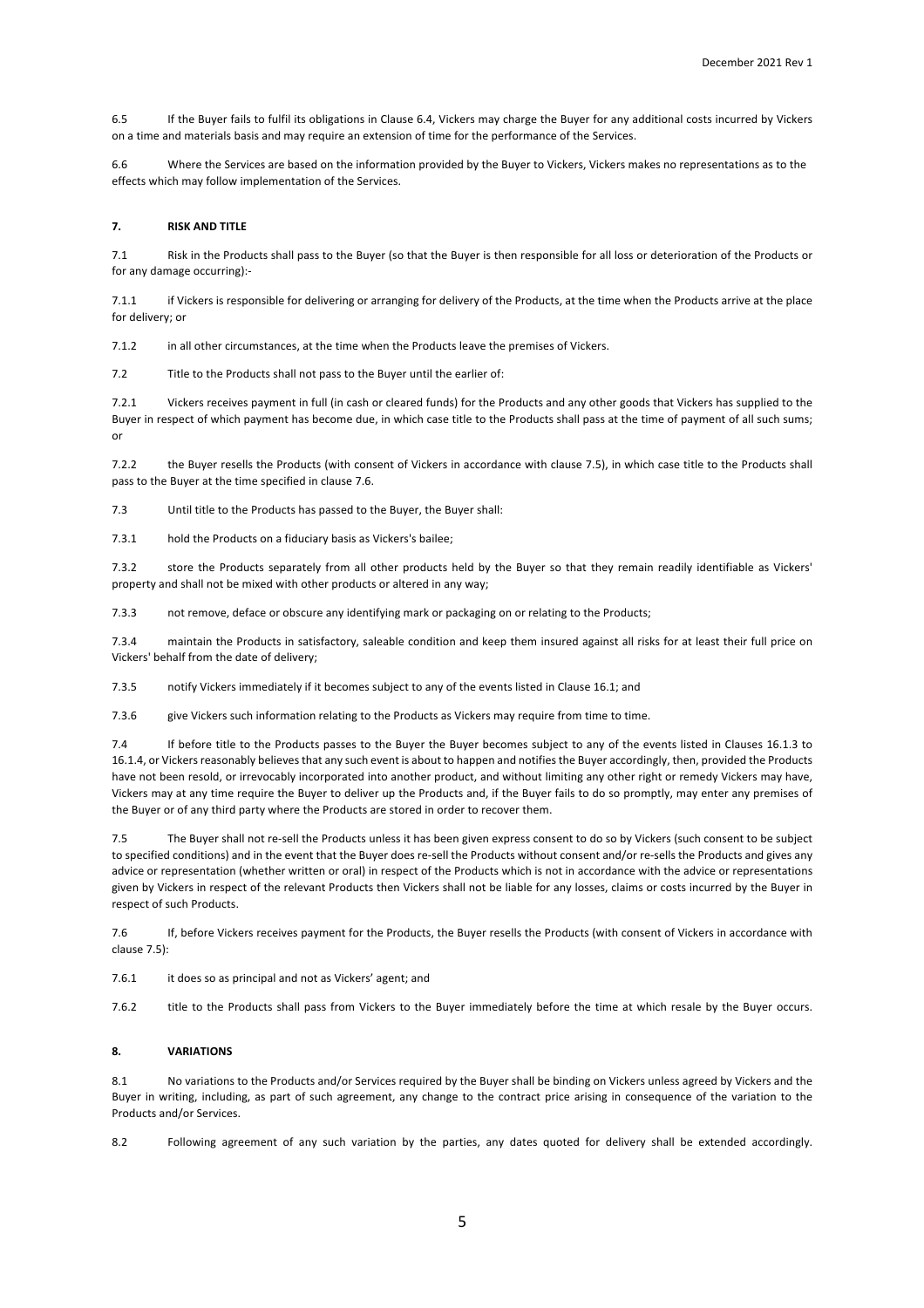# **9. SAMPLE AND TESTING**

9.1 Vickers reserves the right to alter the dimensions or composition of the Products supplied to conform to applicable standards or laws.

9.2 Vickers reserves the right to alter the specification of any Products from those of its current specification for such Products from time to time ordered by the Buyer, without prior agreement of the Buyer.

9.3 No advertising, sales and technical information or data issued by Vickers shall form part of the contract unless the Buyer shall have complied with Clause 1.4 relating to statements and representations and Vickers shall have given the confirmation referred to in that Clause.

## **10. DEFECTS AND DELIVERY DISCREPANCIES**

10.1 Subject to clause 10.2, if:

10.1.1 the Buyer gives notice in writing within 3 working days of discovery that some or all of the Products do not comply with the warranty set out in Clause 4.1;

10.1.2 Vickers is given a reasonable opportunity of examining such Products; and

10.1.3 the Buyer (if asked to do so by Vickers) returns such Products to Vickers' place of business at Vickers' cost,

Vickers shall, at its option, replace the defective Products, or refund the price of the defective Products in full.

10.2 Vickers shall not be liable for the Products' failure to comply with the warranty in clause4.1 if:

10.2.1 the Buyer makes any further use of such Products after giving a notice in accordance with clause 10.1;

10.2.2 the defect arises because the Buyer failed to follow Vickers's oral or written instructions as to the storage or use of the Products or (if there are none) good trade practice;

10.2.3 the defect arises as a result of Vickers following any Products specification supplied by the Buyer; or

10.2.4 the Buyer alters or repairs such Products the written consent of Vickers;

10.2.5 the defect arises as a result of fair wear and tear, wilful damage, negligence, or abnormal working conditions; or

10.2.6 the Products differ from the Products Specification as a result of changes made to ensure they comply with applicable statutory or regulatory standards.

10.3 The Buyer shall notify Vickers in writing within 3 working days of discovery of:-

10.3.1 any discrepancy between the delivered quantity of Products and the stated quantity set out on the delivery documentation;

10.3.2 any damage to the Packaging, including, without limitation, the condition of the drums and seals.

10.4 If notification is not made to Vickers as provided in this Clause 10, the Products shall be deemed to be in all respects in accordance with the Contract and the Buyer shall be bound to pay for the same accordingly.

#### **11. EXCLUSION OF LIABILITY FOR SALES OF PRODUCTS AND/OR SERVICES WITHIN THE UNITED KINGDOM**

11.1 The limitations of liability in Clause 11 apply to all sales and deliveries of Products and/or Services within the United Kingdom and apply to every liability arising under or in connection with the Contract including liability in contract, tort (including negligence), misrepresentation, restitution or otherwise.

11.2 Nothing in these Conditions shall exclude or limit the liability of Vickers for death or personal injury caused by Vickers' negligence or for fraudulent misrepresentation or for any other liability or loss which cannot be excluded by English Law.

11.3 Except as set out in these Conditions, any and all other warranties (including without limitation, relating to fitness for a particular purpose, satisfactory quality, and description) whether oral or written, express or implied by statute, common law, trade custom and industry practice are excluded to the fullest extent possible by English law.

11.4 Under no circumstances whatever shall Vickers be liable for:-

11.4.1 losses special to the particular circumstances of the Buyer;

11.4.2 indirect, economic or consequential losses:

11.4.3 recall costs and business disruption or interruption costs;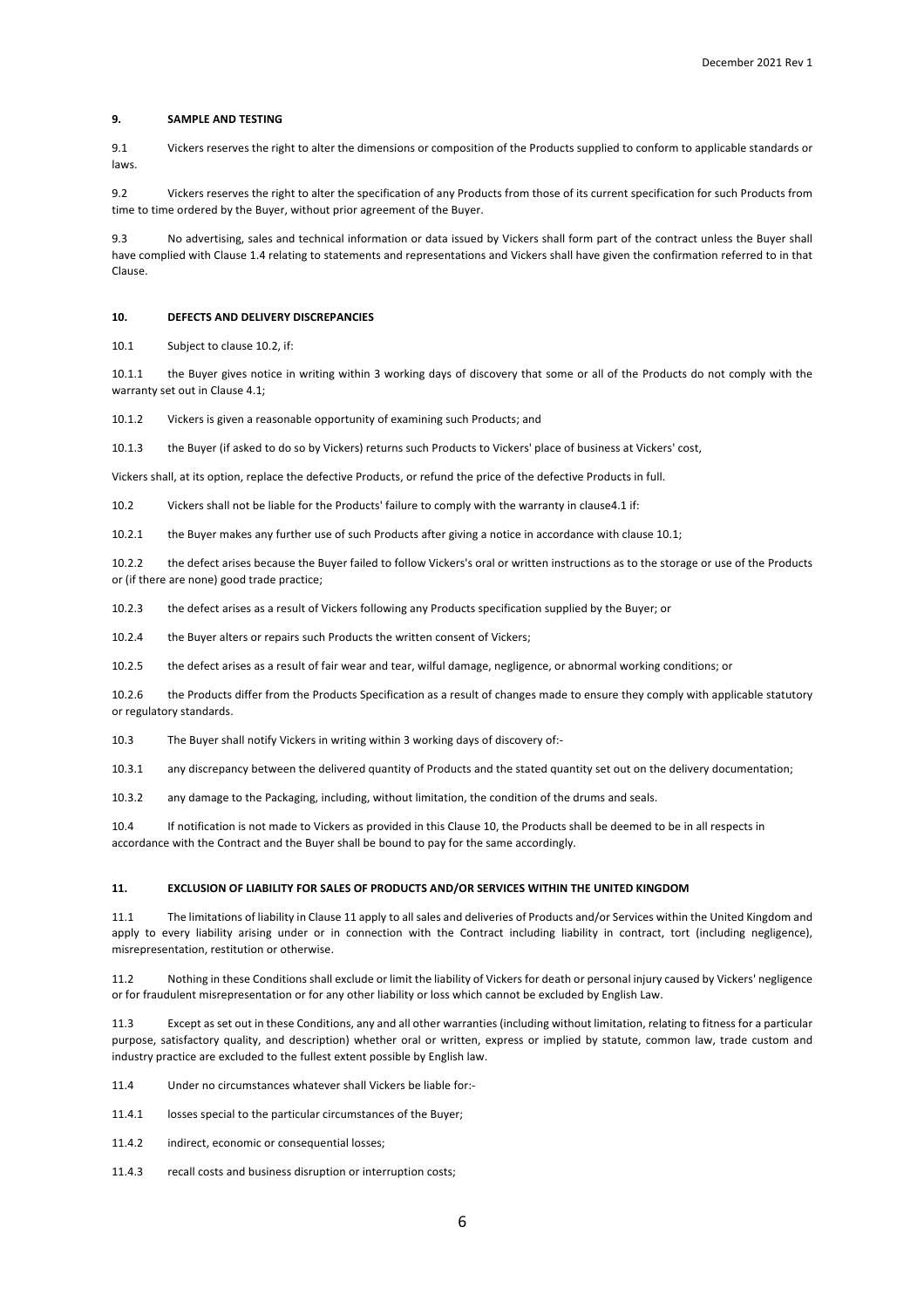11.4.4 costs incurred in connection with the removal, disposal or storage of defective Products;

11.4.5 loss of or damage to goodwill or reputation;

11.4.6 loss of actual or anticipated profits, interest, revenue, anticipated savings, agreements or contracts, sales or business or damage to goodwill, even if Vickers is advised in advance of the possibility of such losses or damages.

11.5 Each of the sub-clauses in Clause 11.4 are to be regarded as separate and severable Clauses. If any sub-clause shall be or become void or unenforceable in whole or in part, the other provisions shall remain valid and enforceable.

11.6 Without prejudice to the provisions of Clause 10 or this Clause 11, Vickers' aggregate liability to the Buyer in connection with or arising under any Contract for the delivery of Products and/or Services whether for negligence, breach of contract, misrepresentation or otherwise shall in no circumstances exceed the lower of (i) the purchase price of the Products and/or Services which gave rise to the relevant claim or (ii) £25,000.

# **12. EXCLUSION OF LIABILITY FOR SALES OF PRODUCTS AND/OR SERVICES OUTSIDE OF THE UNITED KINGDOM**

12.1 The limitations of liability in Clause 12 apply to all sales and deliveries of Products and/or Services outside of the United Kingdom and apply to every liability arising under or in connection with the Contract including liability in contract, tort (including negligence), misrepresentation, restitution or otherwise.

12.2 Subject to Clause 12.1, Vickers shall be under no liability to the Buyer in relation to the supply of Products or Products and Services for any loss, damage or injury, direct or indirect, resulting from defects in design, materials or workmanship or otherwise (and whether or not caused by the negligence of Vickers its employees or agents).

12.3 Under no circumstances whatever shall Vickers be liable for:-

12.3.1 losses special to the particular circumstances of the Buyer;

12.3.2 indirect or consequential losses;

12.3.3 recall costs and business disruption or interruption costs;

12.3.4 costs incurred in connection with the removal, disposal or storage of defective Products;

12.3.5 damage to goodwill or reputation;

12.3.6 loss of actual or anticipated profits, interest, revenue, anticipated savings, agreements or contracts, sales or business or damage to goodwill, even if Vickers is advised in advance of the possibility of such losses or damages.

12.4 Each of the sub-clauses in Clause 12.3 are to be regarded as separate and severable Clauses. If any sub-clause shall be or become void or unenforceable in whole or in part, the other provisions shall remain valid and enforceable.

12.5 Vickers' aggregate liability to the Buyer in connection with or arising under any Contract for the delivery of Products or Products and Services, whether for negligence, breach of contract, misrepresentation or otherwise whatsoever shall in no circumstances exceed the lower of (i) the purchase price of the Products or Products and Services which gave rise to the relevant claim or (ii) £10,000.

#### **13. INDEMNITY**

13.1 The Buyer will indemnify Vickers, on demand, for all liabilities, costs, expenses, charges, damages or losses sustained or incurred by Vickers (including any direct, indirect or consequential losses, loss of profit and loss of reputation, loss or damage to property and those arising from injury to or death of any person and all interest, penalties and legal costs (calculated on a full indemnity basis, where applicable in the relevant jurisdiction) and all other reasonable professional costs and expenses) arising directly or indirectly from:

13.1.1 the Buyer's fraud, negligence, failure to perform or delay in the performance of any of its obligations under these Conditions; and/or

13.1.2 any third party claim against Vickers relating to the Products in circumstances where the Buyer has re-sold the Products to such third party and the Buyer has given any advice or representation (whether written or oral) in respect of the Products which is not in accordance with the advice or representations given by Vickers in respect of the relevant Products.

# **14. INTELLECTUAL PROPERTY RIGHTS**

14.1 The Buyer acknowledges and agrees that all patents, copyright, moral rights, business and trade names, trade marks (registered or unregistered), design rights (registered or unregistered), know-how and any and all other intellectual property rights in the Products and/or Services and any documentation relating to the Products and/or Services, together with any enhancements or improvements shall vest in Vickers and/or its licensors, free of charge. The Buyer shall have no rights in respect of any intellectual property rights belonging to Vickers nor any goodwill associated therein.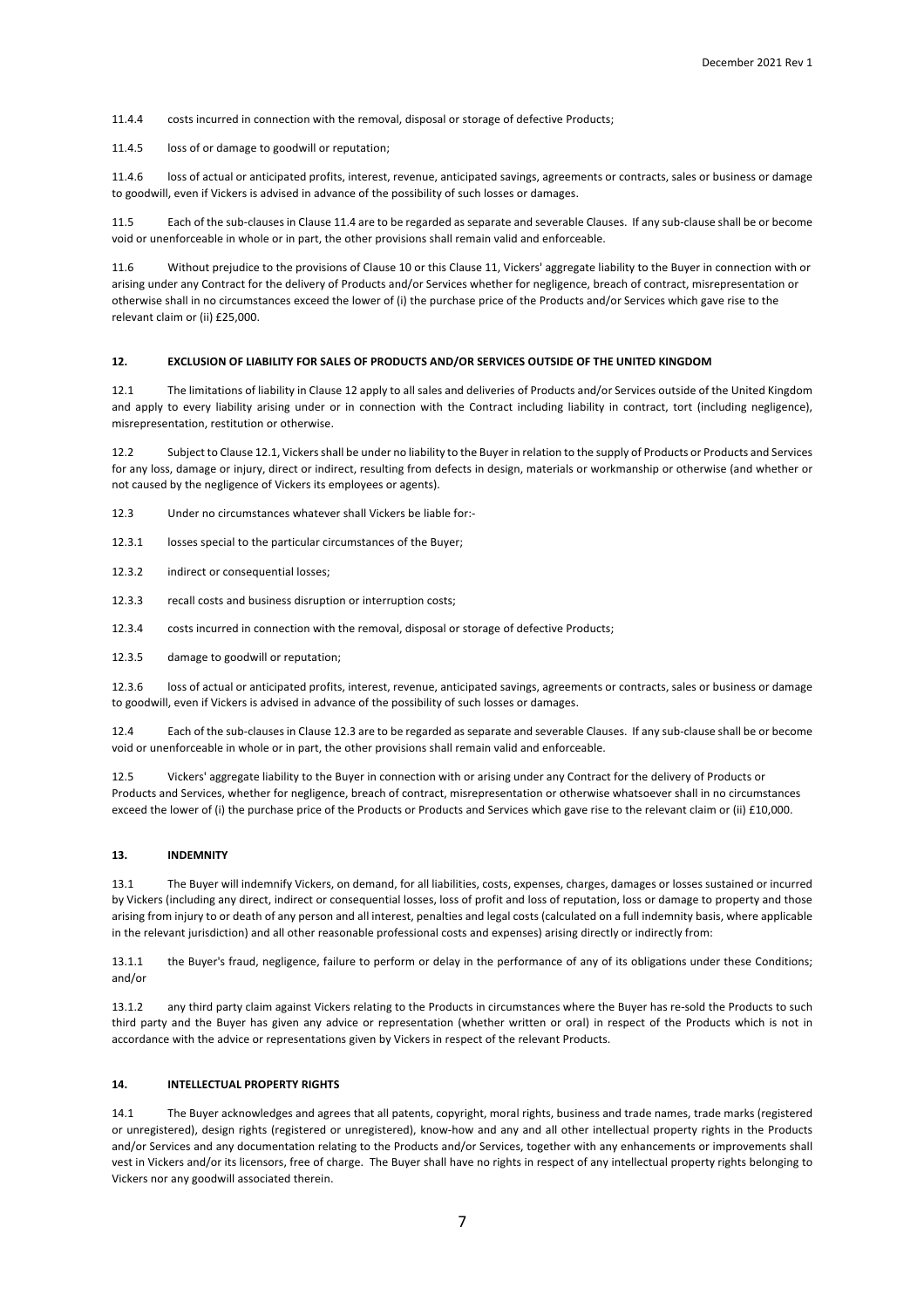14.2 All claims for alleged infringement of patents, trade marks, registered designs, design right, copyright or any other intellectual property rights received by the Buyer relating to the Products and/or Services must be notified in writing immediately to Vickers. If requested by Vickers, Vickers shall be entitled to have conduct of any proceedings relating to any such claim in such manner as Vickers thinks fit and the Buyer will provide to Vickers such reasonable assistance as Vickers may request. In such circumstances, the cost of any proceedings will be borne by Vickers.

# **15. BUYER'S DESIGNS AND DRAWINGS**

15.1 The Buyer shall indemnify and keep indemnified Vickers from and against any and all actions, claims, costs, liabilities and proceedings which arise due to the manufacture of the Products and/or supply of the Services by Vickers being in accordance with drawings or specifications provided by the Buyer if such drawings or specifications are inaccurate or contain design defects or if they infringe or are alleged to infringe any patent, copyright, design right, registered design or any other third party intellectual property rights.

15.2 Vickers does not guarantee suitability of materials or design of Products made especially to the Buyer's requirements and differing from the Products Specification even if the purpose for which the Products are acquired is known to Vickers.

15.3 Vickers does not accept responsibility for the safekeeping and condition of the Buyer's drawings and any other documentation whilst they are in Vickers' possession.

15.4 Without prejudice to the generality of the foregoing, all recommendations and advice given by or on behalf of Vickers as to the methods of storage or use of the Products and the suitability of using such Products in manufacturing processes or in conjunction with any other materials are given without liability on the part of Vickers.

# **16. TERMINATION**

16.1 Without limiting its other rights or remedies, Vickers may terminate the Contract with immediate effect by giving written notice to the Buyer if:

16.1.1 the Buyer fails to pay any amount due under this Contract on the due date for payment;

16.1.2 the Buyer commits a material breach of its obligations under this Contract and (if such breach is remediable) fails to remedy that breach within 14 days after receipt of notice in writing of the breach;

16.1.3 the Buyer takes any step or action in connection with its entering administration, provisional liquidation or any composition or arrangement with its creditors (other than in relation to a solvent restructuring), obtaining a moratorium, being wound up (whether voluntarily or by order of the court, unless for the purpose of a solvent restructuring), having a receiver appointed to any of its assets or ceasing to carry on business or, if the step or action is taken in another jurisdiction, in connection with any analogous procedure in the relevant jurisdiction:

16.1.4 the Buyer suspends, threatens to suspend, ceases or threatens to cease to carry on, all or substantially the whole of its business;

16.1.5 Vickers reasonably believes that the financial position of the Buyer is such that its ability to adequately fulfil its obligations under the Contract are in jeopardy;

16.1.6 Vickers reasonably believes that an ongoing association with the Buyer would be harmful or potentially harmful to its goodwill or brand, or the wellbeing of its staff or customers.

# **17. CONFIDENTIALITY**

17.1 Each party undertakes that it shall not at any time during the Contract, and for a period of ten years after termination or expiry of the Contract, disclose to any person any confidential information concerning the business, affairs, customers, clients or suppliers of the other party, except as permitted by clause 17.2.

17.2 Each party may disclose the other party's Confidential information:

17.2.1 to its employees, officers, representatives, contractors, subcontractors or advisers who need to know such information for the purposes of exercising the party's rights or carrying out its obligations under or in connection with the Contract. Each party shall ensure that its employees, officers, representatives, contractors, subcontractors or advisers to whom it discloses the other party's confidential information comply with this clause 17;

17.2.2 as may be required by law, a court of competent jurisdiction or any governmental or regulatory authority.

17.3 No party shall use any other party's Confidential Information for any purpose other than to exercise its rights and perform its obligations under or in connection with the Contract.

17.4 If Vickers and the Buyer have entered into a separate Confidentiality Agreement, in the event of a conflict between the terms of such Confidentiality Agreement and the terms of this Clause 16, the terms of the Confidentiality Agreement shall prevail.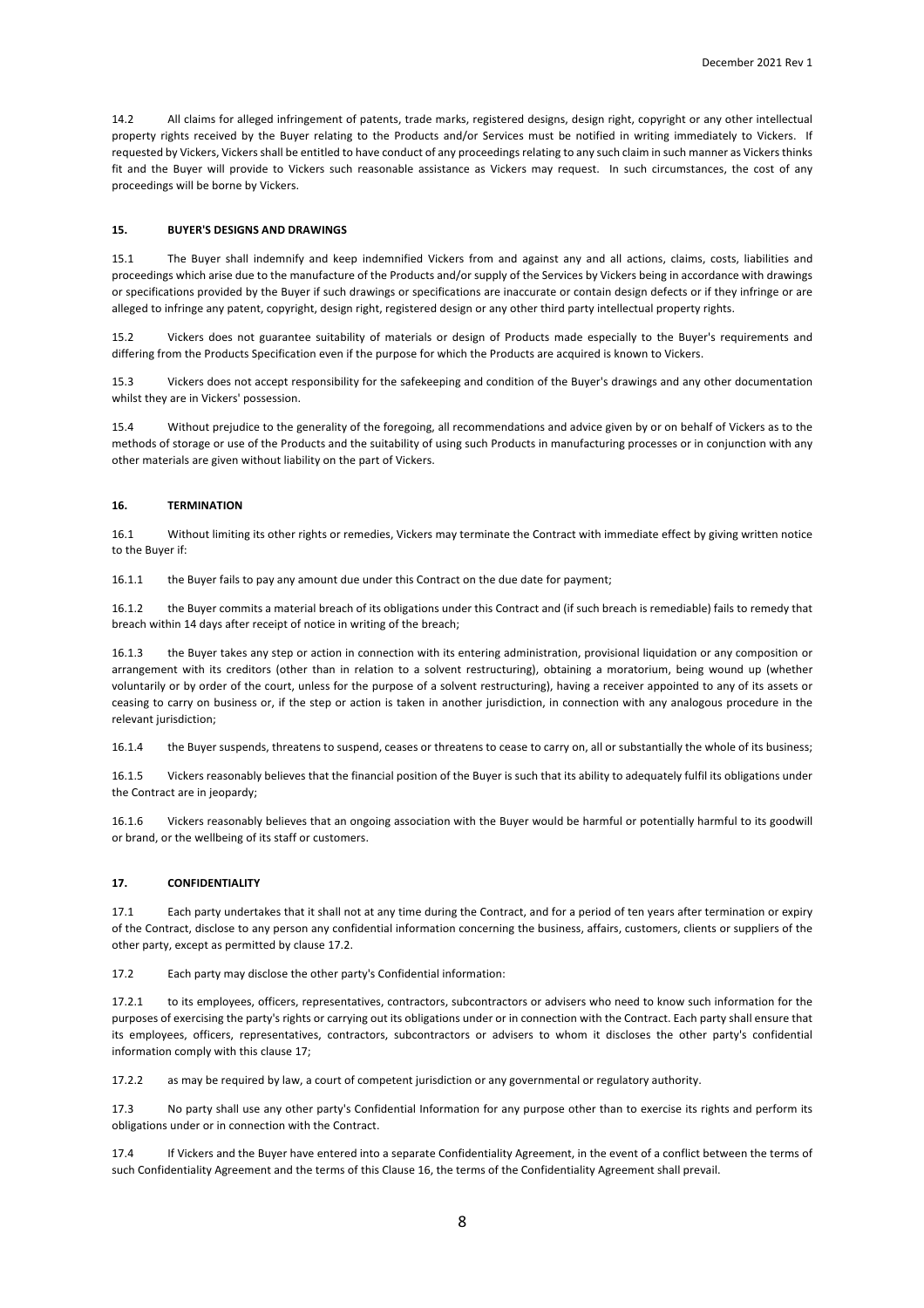# **18. FORCE MAJEURE**

18.1 Vickers shall be under no liability for any delay in performing or any failure to perform any of its obligations under the contract (including but not limited to delivering the Products) if and to the extent that the delay or failure is caused by act of God, war, riots, civil commotions, strikes, lock-outs, trade disputes, fires, breakdowns, interruptions of transport, governmental action or restriction, pandemic, shortages of labour or materials or breakdown of machinery, delay in delivery by Vickers' suppliers or any other cause whatsoever (whether or not similar to the foregoing) outside of the control of Vickers.

18.2 If a force majeure event (as set out in Clause 18.1) continues for a period of 30 days or more then Vickers shall have the option to immediately terminate the Contract with the Buyer by giving notice in writing.

# **19. USE OF PRODUCTS IN COMPOSITE MATERIALS FOR RESALE**

19.1 In the circumstances in which Vickers supplies Products to the Buyer for incorporation with, or use ancillary to, any composite or other products to be produced, manufactured, processed or supplied by the Buyer or a third party then the Buyer shall indemnify and keep indemnified Vickers against any and all actions, claims, demands, liabilities, loss, damages, costs and expenses (including legal expenses and disbursements) which Vickers may incur if any claim(s) are made against Vickers relating to the composite or other products in circumstances in which the Products supplied by Vickers are either:

19.1.1 not the defective part of the composite or other product; or

19.1.2 are only rendered the defective part or became a defective product by reason of acts or omissions of the Buyer or a third party (including without limitation the supply of defective free issue materials); or

19.1.3 are only rendered the defective part or became a defective product by reason of instructions or warnings given by the Buyer or other supplier of the composite or other products; or

19.1.4 are supplied in accordance with a specification or drawings furnished by, or on behalf of, the Buyer.

# **20. GENERAL**

20.1 **Compliance with laws:** In performing its obligations under the Contract, the Buyer shall comply with all applicable laws, statutes, regulations and codes from time to time in force and Vickers may terminate the Contract with immediate effect by giving written notice to the Buyer if the Buyer commits a breach of this clause 20.1. Notwithstanding the generality of this clause 20.1, each party shall comply with all applicable data protection and privacy legislation in force from time to time.

20.2 **Assignment and other dealings:** The Buyer shall not be entitled to assign, transfer, mortgage, charge, subcontract, delegate, declare trust over or deal in any other manner with any of its rights and obligations under the Contract without the prior written consent of Vickers. Vickers may at any time assign, mortgage, charge, subcontract, delegate, declare a trust over or deal in any other manner with any or all of its rights and obligations under the Contract.

20.3 **No partnership or agency:** Nothing in the Contract is intended to, or shall be deemed to, constitute a partnership or joint venture of any kind between any of the parties, nor constitute any party the agent of another party for any purpose. No party shall have authority to act as agent for, or to bind, the other party in any way. Each party confirms it is acting on its own behalf and not for the benefit of any other person.

#### 20.4 **Entire agreement:**

20.4.1 The Contract constitutes the entire agreement between the parties and supersedes and extinguishes all previous agreements, promises, assurances, warranties, representations and understandings between them, whether written or oral, relating to its subject matter.

20.4.2 Each party acknowledges that in entering into the Contract it does not rely on, and shall have no remedies in respect of any statement, representation, assurance or warranty (whether made innocently or negligently) that is not set out in the Contract. Each party agrees that it shall have no claim for innocent or negligent misrepresentation or negligent misrepresentation based on any statement in the Contract.

20.5 **Severance:** If any provision or part-provision of these Conditions is or becomes invalid, illegal or unenforceable, it shall be deemed modified to the minimum extent necessary to make it valid, legal and enforceable. If such modification is not possible, the relevant provision or part-provision shall be deemed deleted. Any modification to or deletion of a provision or part-provision under this clause shall not affect the validity and enforceability of the rest of these Conditions.

# 20.6 **Notices:**

20.6.1 Any notice or other communication given to a party under or in connection with this Contract shall be in writing, addressed to that party at its registered office (if it is a company) or its principal place of business (in any other case) or such other address as that party may have specified to the other party in writing in accordance with this clause, and shall be delivered personally or sent by prepaid firstclass post or other next working day delivery service, or by commercial courier or e-mail.